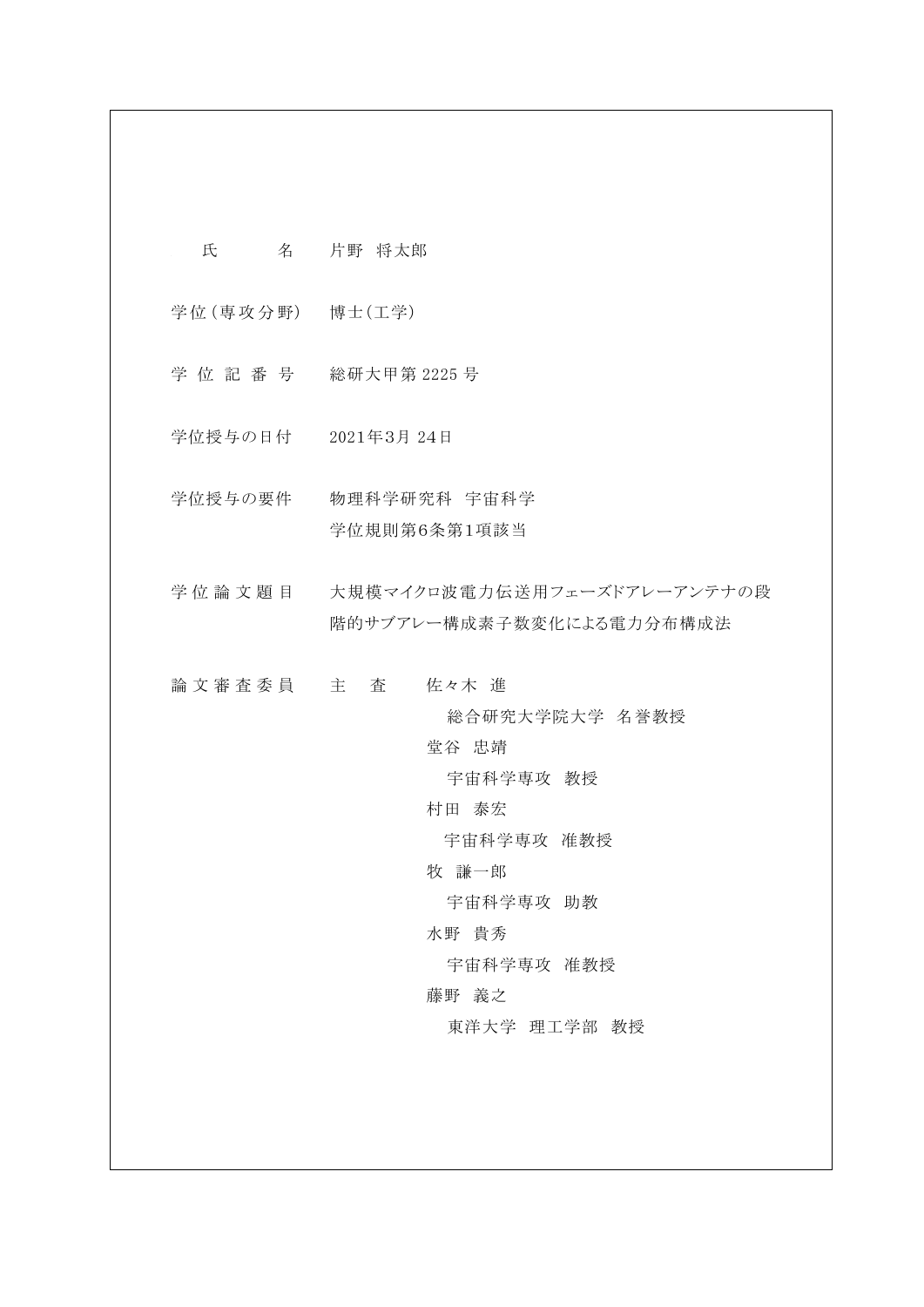## 博士論文の要旨

## 氏 名 片野 将太郎

論文題目 大規模マイクロ波電力伝送用フェーズドアレーアンテナの 段階的サブアレー構成素子数変化による電力分布構成法

I have proposed and demonstrated a new array antenna configuration to increase the transmission efficiency with a simple configuration in the field of microwave power transmission, which is expected to be used in Space Solar Power Systems (SSPS). Using the proposed method, a large-scale array antenna with power distribution for SSPS can be designed in a low-cost, mass-production configuration.

SSPS is a concept of a power plant that generates solar power in space, converts the power obtained into microwave power and transmits it wirelessly to the ground for use on the ground. In this SSPS, it is necessary to construct a large-scale array antenna in space to transmit power with a diameter of more than 1 km. Therefore, the SSPS wireless power transmission (WPT) subsystem must have not only "high power transmission efficiency", but also a "uniform structure for mass production" and "electrical beam control" to cope with attitude variation.

As one of the means to obtain high power transmission efficiency, power distribution in array antennas for power transmission has been studied and various methods of implementation have been proposed. They can be roughly divided into a method of outputting different power from each antenna element of the array antenna (method 1) and a method of adjusting the position of each antenna element (method 2). Method 1 requires multiple types of power synthesis circuits or power amplifiers, which results in lower efficiency and higher design and development costs for high frequency circuits. In method 2, the spacing between the antenna elements is changed gradually or the antenna elements are thinned out, which makes the array configuration more complicated.

In contrast, this study proposes a method that uses a single type of power amplifier with uniform spacing between antenna elements to facilitate mass production and to provide power distribution. Specifically, it is a method of approximating the overall power density to a desired power distribution by increasing the number of antenna elements in a sub-array — a group of antenna elements connected by the same power distribution circuit — from the center to the edge of the array antenna in a stepwise manner. By making the input power to each sub-array uniform, a single type of power amplifier can be used to connect to the sub-array, thereby reducing design and development costs. On the other hand, since the power distribution is stepped in the entire array, the power distribution can be set up with a simple configuration, and a high power transmission efficiency comparable to that of other methods can be achieved. In theory, the construction method proposed in this study can be applied to various power distributions to design arrays. In this paper, a 10-dB edge truncated Gaussian distribution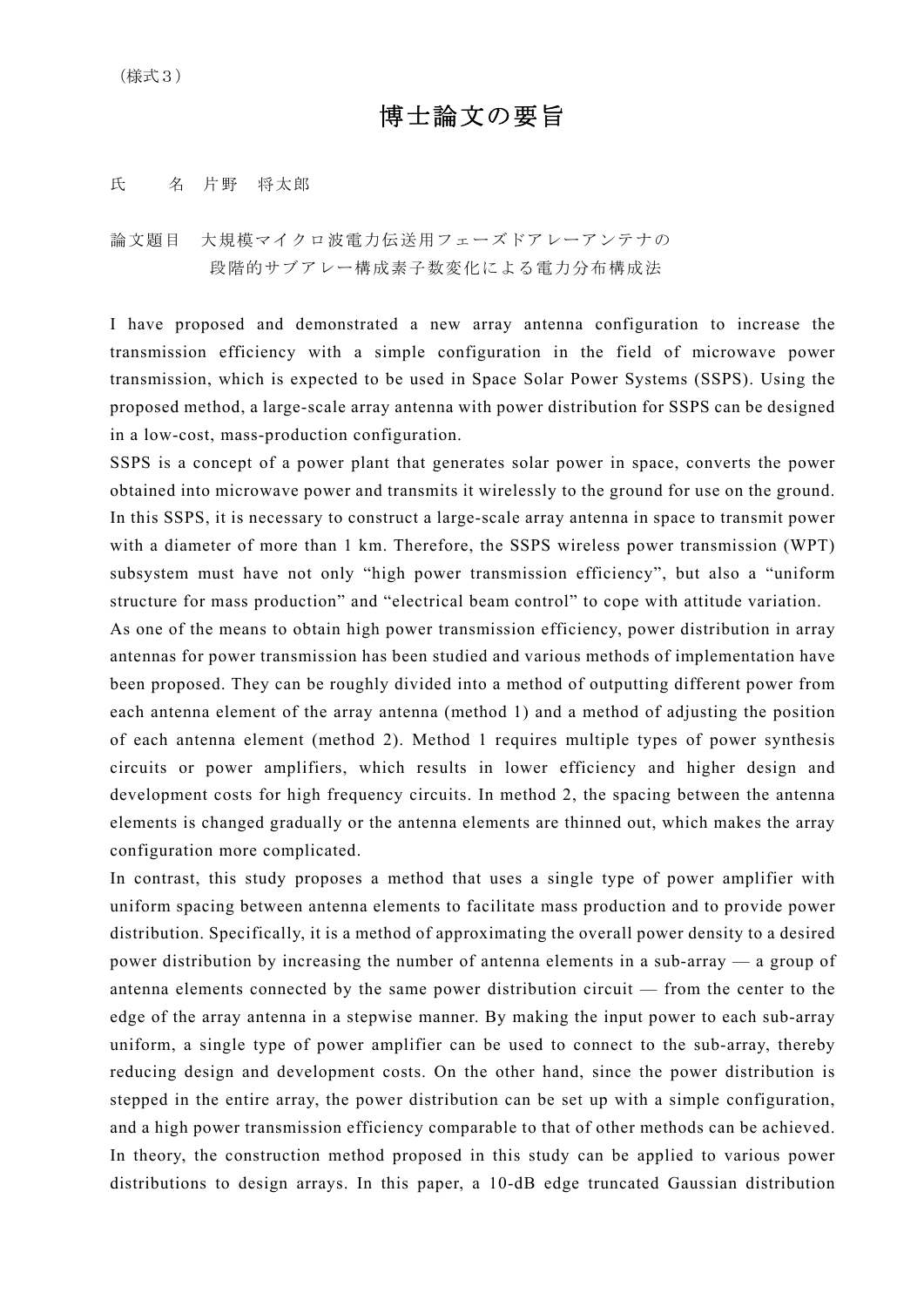(hereinafter referred to as "Gaussian distribution"), which is often used in SSPS studies, is assumed for the evaluation of the proposed method.

In this section, we briefly explain the procedure of the proposed array design. First, we consider a circular array antenna with a diameter of D, and create a region A in the center of the entire array, which is a concentric circle with the array. In addition, a concentric donutshaped region B, C, ... is provided. The number of sub-array components is set to  $k \times k$ devices in region A. In regions B, C, ... the number of sub-array components is increased to  $(k + 1)^2$ ,  $(k + 2)^2$ ,..., and  $(k + m)^2$ . The ratio  $RE_m = k^2/(k + m)^2$ , which is the ratio of the number of sub-array elements in region A divided by the number of sub-array elements in each region, is defined as the number of elements ratio. The element number ratio  $RE_m$ substituted into the inverse of a Gaussian distribution  $RE_m = \exp(-\frac{r_m^2}{2\sigma^2})$ ; however,  $\sigma =$  $(D/2)/\sqrt{2ln(10)}$  is used to determine the range of a region so that the value  $r_m$  is the center of the radial direction of each region. In this configuration, by keeping the power supplied to each sub-array constant, the ratio of power densities output from each region becomes equal to  $RE_m$ , resulting in a power distribution close to a Gaussian distribution as a whole.

The characteristics of the designed array antenna were analyzed numerically using array factors, and it was found that the antenna satisfied the three requirements for WPT ("high power transmission efficiency", "uniform structure for mass production", and "electrical beam control"). Specifically, it is found that the main lobe power content is more than 5 % higher than that in the absence of the power distribution, it is effective for large array antennas with a diameter of more than 1 km, and it is possible to control the beam direction in the range of several degrees. In addition, I applied the proposed method to the DOE/NASA Reference Systems and found that  $k = 3$  is suitable. The power transmission efficiency is 98.5 %, which is 0.2 % lower than the ideal distribution. It is also found that the first side-lobe can be reduced by about  $0.01$  mW/cm<sup>2</sup> or more than the conventional Gaussian distribution.

In this study, not only the theoretical analysis, but also the demonstration experiment was carried out using linear array antenna of about 2 meters in length. As a result of demonstration experiment, the actual measured amplitude and phase distribution are in good agreement with the theoretical values. And the radiation pattern in the experiment is also in good agreement with the theoretical prediction. Furthermore, it was confirmed that the power transmission efficiency calculated from the experimental results also meets the achievement criteria set in advance. Therefore, we have demonstrated that the proposed method can be applied to an actual array antenna.

In conclusion, the array configuration method proposed in this study can design a single type of power amplifier and an array antenna with power distribution configured with uniform antenna element spacing. The designed array antennas meet the requirements of the WPT subsystem of SSPS and are capable of mass production, thus contributing to the realization of SSPS. In addition, this construction method has various design parameters such as the number (k-value) of sub-array elements at the center of the array, power distribution function, frequency, device spacing, array diameter, and can be applied to various fields.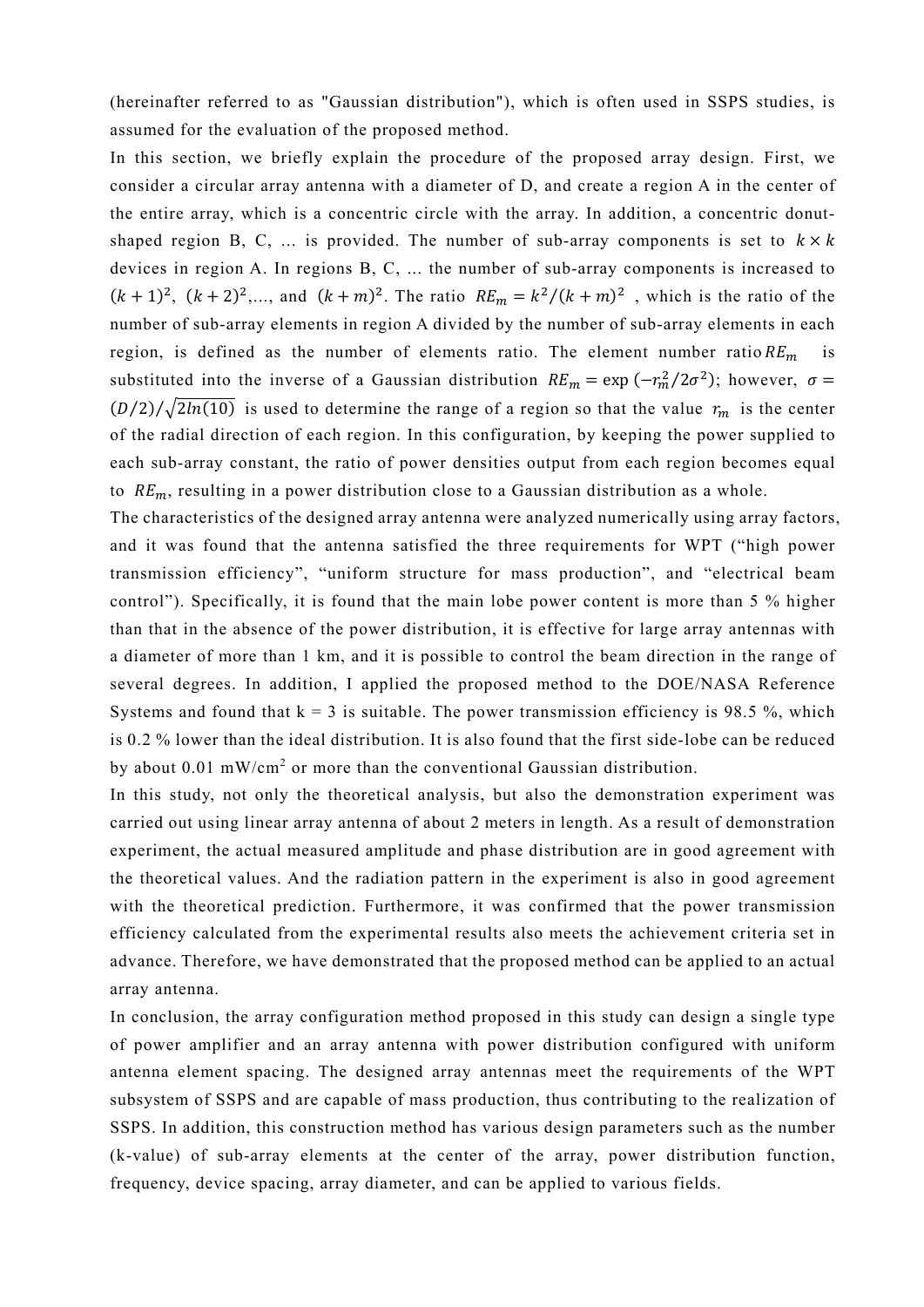$\left[ \begin{smallmatrix} 6 & 1 & 8 & 8 & 8 & 9 & 1 & 1 & 1 \ 1 & 1 & 1 & 1 & 1 \end{smallmatrix} \right]$ 

Results of the doctoral thesis screening

## 博士論文審杳結果

## Kame in Full<br>氏 名 片野 将太郎

☆☆ 崩自 大規模マイクロ波電力伝送用フェーズドアレーアンテナの段階的サブアレー構 成素子数変化による電力分布構成法

本論文では、宇宙太陽光発電システム(SSPS)への応用が期待されているマイクロ波電力 伝送分野において、簡単な構成で伝送効率を向上させるための新しいアレーアンテナ構成 が提案され、実験的に実証されている。提案手法は、SSPS 用の配電機能を備えた大規模 アレーアンテナを低コストで量産可能な構成で設計とする有用な手法である。

SSPS は、宇宙空間で太陽光発電を行い、得られた電力をマイクロ波電力に変換し、無 線で地上に送信して地上で利用する発電所の構想である。SSPS では、直径 1 km 以上の 電力を伝送するために、宇宙空間に大規模なアレーアンテナを構築する必要がある。その ため、SSPS の無線電力伝送サブシステムには、「高い電力伝送効率」だけでなく、「量産 のための均一な構造」と「姿勢変化に対応するための電気ビーム制御」が求められる。

本論文は、同じ配電回路で接続されたアンテナ素子群であるサブアレーのアンテナ素子 の数を、アレーアンテナの中心から端に向かって段階的に増やしていくことで、全体の電 力密度を所望の電力分布に近似させる方法を提案している。各サブアレーへの入力電力を 均一にすることで、サブアレーに接続する電力増幅器を1種類にすることができ、設計・ 開発コストを低減することができる。一方、アレー全体で電力配分を段階的に行うため、 簡単な構成で電力配分を設定することができ、高い電力伝送効率を実現することができる。 SSPS への応用を考えた高い送電効率を得るための手段として、送電用アレーアンテナに おける電力分配が研究され、様々な実装方法が先行提案されている。それらは、アレーア ンテナの各アンテナ素子から異なる電力を出力する方法 (方法1) と、各アンテナ素子の 位置を調整する方法(方法2)に大別される。方法1では、複数種類の電力合成回路や電 力増幅器を必要とするため、効率が低下し、高周波回路の設計・開発コストが高くなる。 また、方法2では、アンテナ素子間の間隔を徐々に変えたり、アンテナ素子を間引きした りするため、アレー構成が複雑になる。このような先行研究に対して、本研究の提案では、 アンテナ素子間の間隔を均一にした1種類の電力増幅器を用いた電力分配を行い、かつ、 他の提案と遜色のない高い電力伝送効率を実現することができる。

上記の提案について、本論文では、SSPS 研究でよく用いられる 10dB のエッジ切り捨 てガウス分布と比較して提案手法の評価を詳細に行い、電力伝送効率98.5%を達成可能で あることが示されている。これは理想的なガウス分布から 0.2%の劣化にとどまる値で、 加えて従来のガウス分布よりも第一サイドローブを 10%以上低減できることを明らかに している。

本論文では、理論解析だけとどまらず、長さ約 2m のリニアアレーアンテナを用いて実 証実験を行っている。実験では、提案した給電回路によって振幅・位相分布が実現でき、